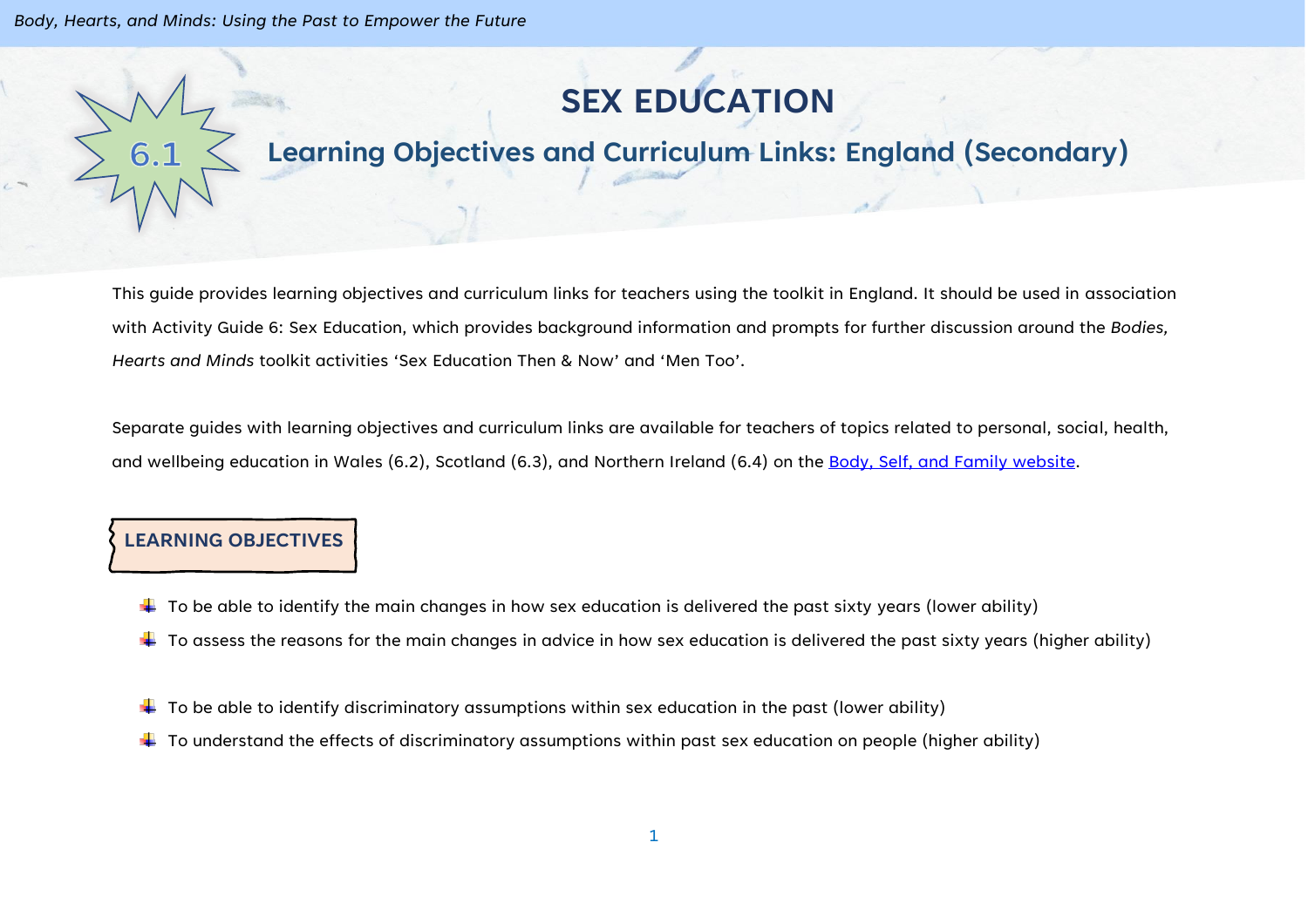- $\ddotplus$  To understand where to get further advice on sex, contraception, and safe sex practices (lower ability)
- $\ddotplus$  To assess the reliability of different types of advice on sex, contraception, and safe sex practices (higher ability)

#### **HOW DOES THIS ACTIVITY LINK TO THE CURRICULUM?**

### **Relationships and sex education (RSE) and health education (England): Physical health and mental wellbeing**

**The content under each heading specifies what pupils should know:**

| <b>Families</b>                                                                                                                                                                                                                                       | <b>Respectful relationships, including</b><br>friendships                                                                                                                                                                                  | Intimate and sexual relationships,<br>including sexual health                                                                          |
|-------------------------------------------------------------------------------------------------------------------------------------------------------------------------------------------------------------------------------------------------------|--------------------------------------------------------------------------------------------------------------------------------------------------------------------------------------------------------------------------------------------|----------------------------------------------------------------------------------------------------------------------------------------|
| The roles and responsibilities of parents<br>with respect to raising of children,<br>including the characteristics of successful<br>parenting                                                                                                         | How stereotypes, in particular<br>stereotypes based on sex, gender, race,<br>religion, sexual orientation or disability,<br>can cause damage (for example, how<br>they might normalise non-consensual<br>behaviour or encourage prejudice) | That they have a choice to delay sex or<br>to enjoy intimacy without sex                                                               |
| How to determine whether other<br>children, adults or sources of information<br>are trustworthy, judge when a family,<br>friend, intimate or other relationship is<br>unsafe (and to recognise this in others'<br>relationships), how to seek help or |                                                                                                                                                                                                                                            | How to get further advice, including how<br>and where to access confidential sexual<br>and reproductive health advice and<br>treatment |